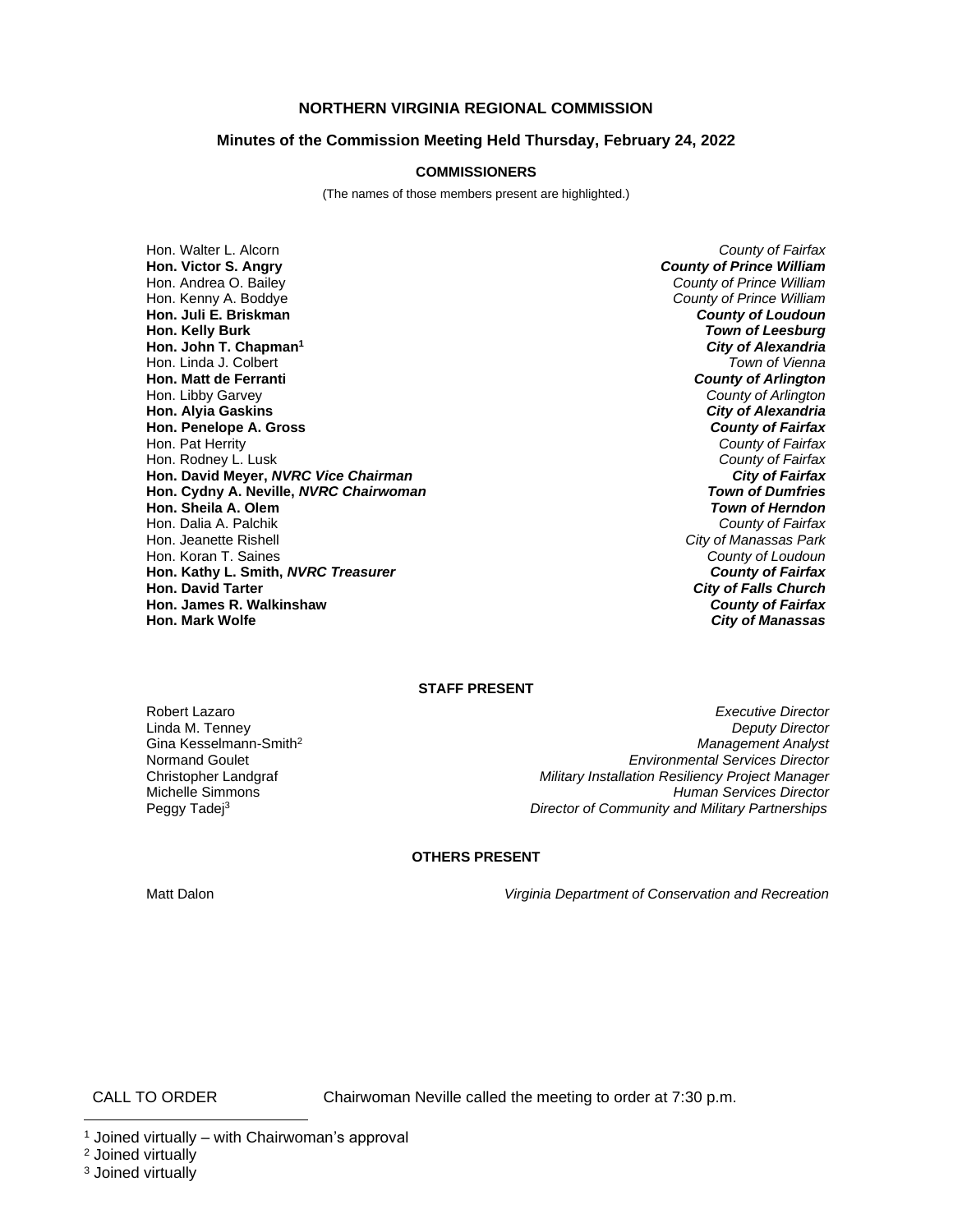ROLL CALL The roll was called and all members present or absent were noted for the record.

# PRESENTATION **Virginia Coastal Resilience Master Plan**

In 2018, then Governor Northam directed The Chief Resilience Officer (Secretary of Natural Resources), with the assistance of the Special Assistant to the Governor for Coastal Adaptation and Protection, to create and implement a Coastal Resilience Master Plan for coastal Virginia to reduce the impacts of tidal and storm surge flooding. Among other things, the plan incorporated ongoing planned and proposed federal, state, and local projects and infrastructure to reduce tidal and storm surge flooding and flood risk. In developing this Master Plan, the Chief Resilience Officer consulted with localities and worked closely with all coastal planning district commissions to identify regional resiliency needs.

The Commission received an overview of the Resilience Master Plan and the tools developed to support the Plan from Matt Dalon, Virginia Department of Conservation and Recreation. The Northern Virginia Regional Commission is a coastal planning district.

ACTION ITEMS Commissioner Gross moved approval of the Resolution No. P22-19– Authorization to Amend the Reserve Fund Policy. The motion was seconded and carried unanimously.

Background:

The Executive Committee of NVRC is recommending the Commission adopt the amended Reserve Fund Policy of the Commission. The Executive Committee discussed this matter at its January 24, 2022, meeting.

Commissioner Gross moved approval of the Resolution No. P22-20 - Authorization to Establish a New Position to Support NVRC's HIV Services. The motion was seconded and carried unanimously.

Background:

With the NVRC Resolution 21-16 dated 2/25/21 and Resolution 22-05 dated 9/23/21, the Commission authorized the Executive Director to apply for and receive Ryan White Part B/Rebate funds from Virginia Dept. of Health and HOPWA funds from the DC Dept. of Health. Several current staff vacancies within the Human Service Division have led to the need for part-time clerical assistance. Such a position was not included in the FY2022 budget and personnel schedule adopted by the Commission on June 24, 2021. Only the Commission has the authority to amend the budget and approve the number, type, and original grade of staff positions.

Commissioner Gross moved approval of the Resolution No. P22-21 - Grading of Approved Position: Environmental Planner – Coastal and Chesapeake Bay. The motion was seconded and carried unanimously.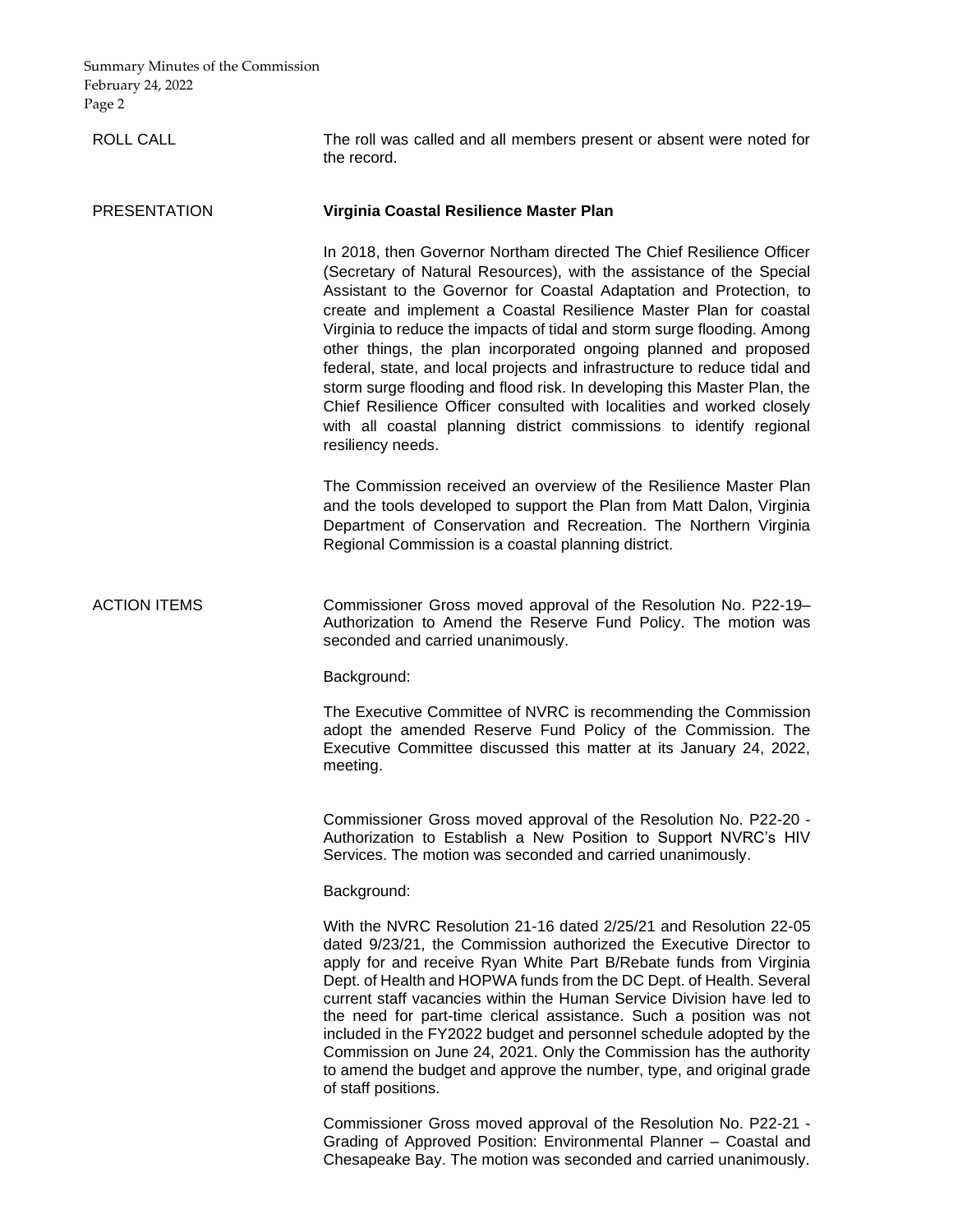#### Background:

The position in question is being advertised at a lower grade than the current vacant position. Only the Commission can make changes to the grade of a position. The resolution provides flexibility to fill the position at a lower grade or at the current grade depending on the qualifications of applicants.

Mr. Lazaro presented his report to the Commission, which included the financial report for January 2022 and the following:

- NVRC COVID19 Data Shared by Senate Majority Leader
	- o Jill Kaneff's chart on the impact of COVID19 on the workforce in the region was shared by the Virginia Senate Majority Leader.
- Working with our Statewide Partners
	- o NVRC's Executive Director was pleased to join with the President of the Virginia Association of Planning District Commissions (VAPDC) and the Executive Director of the New River Valley Planning District to present Delegate David Bulova with VAPDC's Legislator of the Year Award. Delegate Bulova has been a strong supporter of regional planning districts throughout the Commonwealth.
- Clean Water Partners
	- o Our Clean Water Partners campaign recently released a new video that will air on Comcast and on social media with respect to protecting our streams and waterways from pollution. NVRC coordinates this campaign to help our communities with MS4 permits meet their public education requirements of their permits from the Commonwealth.
	- o There is also a web site that accompanies the program and NVRC staff undertakes webinars, etc. to help educate the public on the value of rain gardens, planting native plants, etc.
- Shape of the Region
	- o NVRC is pleased to partner with a number of community organizations to help co-sponsor the Shape of the Region event with the Community Foundation of Northern Virginia focusing on Mental Health.
- Affordable Housing Grants
	- o Next steps:
		- Develop agreements for each project

# EXECUTIVE DIRECTOR'S REPORT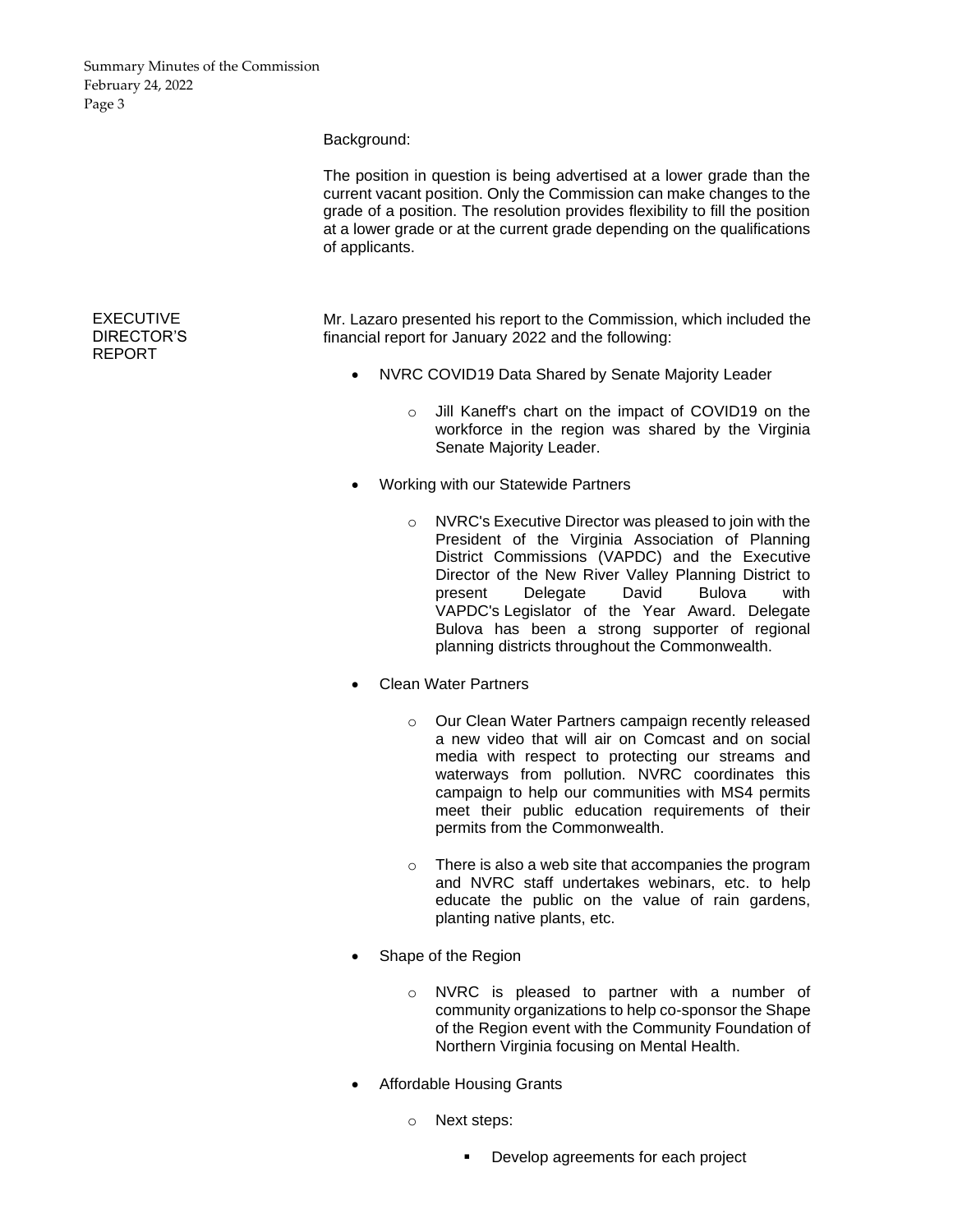- Working with Thomas Jefferson Planning District & Central Shenandoah Planning District to help save resources
- Locality Salary Survey Update Compensation of the elected officials in local jurisdictions

# CHAIRWOMAN'S REPORT Chairwoman Neville thanked Commissioners for all their hard work.

Commissioner Gross invited everyone to attend the next Community and Military Partnership meeting on March 17, 2022, 10am-12pm.

The agenda will include the following:

- 10:00 10:10 AM Welcome and Introductions Co-Chairs Penny Gross, Fairfax County Board of Supervisors and Victor Angry, Prince William County Board of Supervisors
- 10:10 10:45 AM Military Installation Resiliency Review Project - Christopher Landgraf, NVRC
- 10:45 11:00 AM Military Base Commander Response to MIRR - COL Michael L. Brooks, Commanding Officer, NCI NCR, Marine Corps Base Quantico
	- Deputy CDR LTC Mark Paolicelli, JBM-HH
	- COL Joshua SeGraves, Garris Commander Fort Belvoir
- 11:00 11:20 AM NOVA Workforce Update - Mike Batt, Director, Talent Initiative, Fairfax County Economic Development Authority
- 11:20 11:30 AM Planned Innovation Center -Supervisor Rodney Lusk, Lee District Supervisor, Fairfax County Board of Supervisors
- 11:30 11:55 AM Critical Conversations -BG Terrence Adams, Military Deputy Director of Concepts and Strategy Air Force Futures
- 11:55AM 12:00 PM Action Items and Proposed Schedule --- Co-Chairs

Commissioner Gross also provided Community and Military updates:

- On Wednesday, February 23, 2022 Chris Landgraf, NVRC MIRR Program Manager, testified before the General Assembly Military & Veterans Caucus in Senate subcommittee. Mr. Landgraf provided an overview of the region's military, our successes, our work with the three bases in Northern Virginia regarding the Regional Intergovernmental Support Agreement (R-IGSA) and the savings provided to the bases, the two Army Partnership Awards received in 2019 and 2020, and the work being done with the MIRR and our support for the Virginia Defense Community Infrastructure Grant Program (VADCIP) to support local infrastructure projects that enhance the value of military installations such as the Defense Community Infrastructure Program.
- After the hearing, Mr. Landgraf also met with New Secretary of Veterans & Defense Affairs Major General Craig Crenshaw, USMC (ret). The hope is to have him attend one of our future Community, Military, and Federal Facilities Partnership of Northern Virginia.

COMMUNITY & MILITARY PARTNERSHIP COMMITTEE REPORT